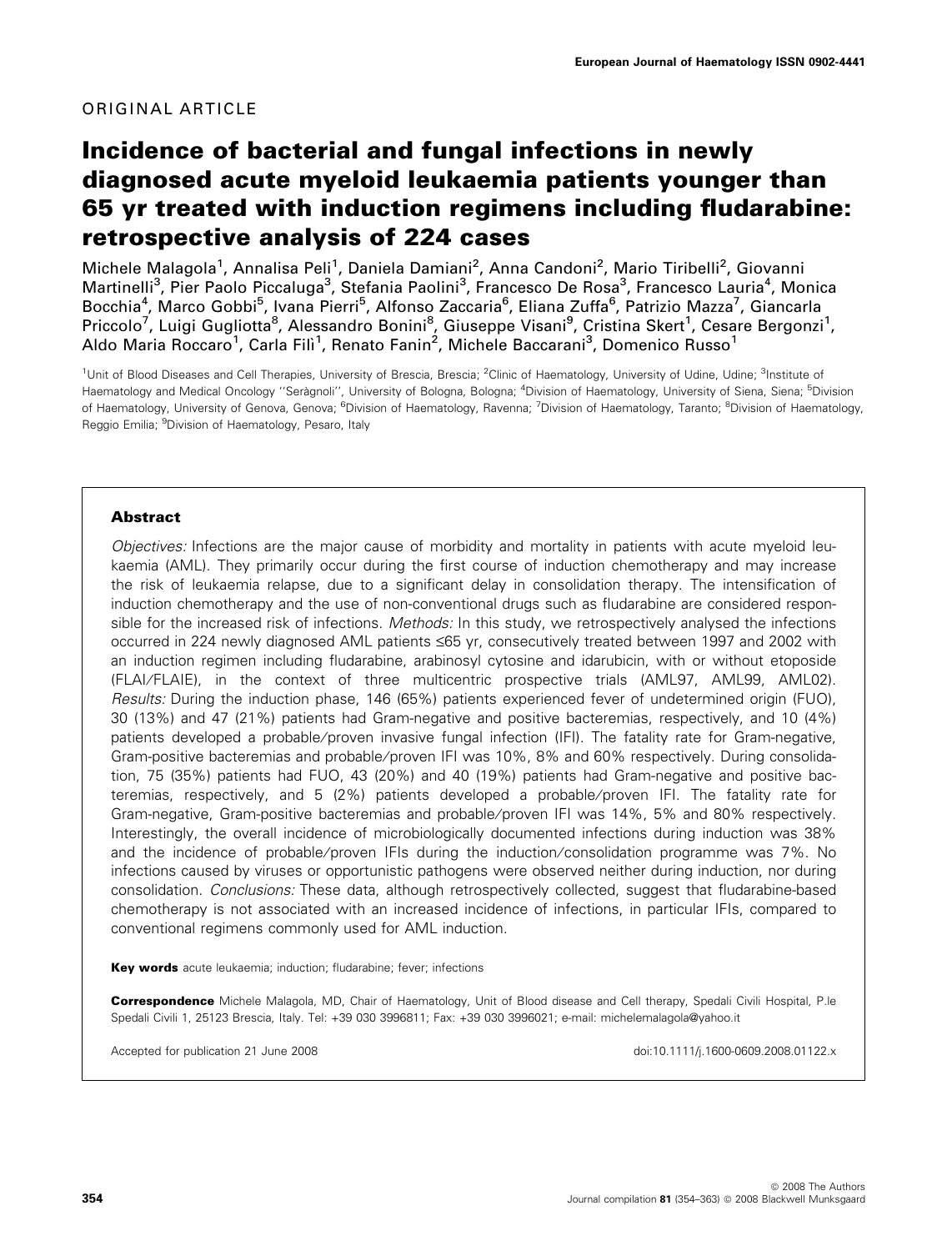Bacterial and fungal infections are one of the major causes of morbidity and mortality in patients with acute myeloid leukaemia (AML), as a consequence of the use of more and more intensive therapies. The majority of published papers concerning this topic reports that most of infections and almost half of those sustained by fungi occur during the first course of induction chemotherapy (1–9). They may cause not only an increased risk of death, but also an increased risk of leukaemia relapse, because of a significant delay in consolidation and intensification therapy. Therefore, reducing the risk of infections, especially during the induction phase, is a priority, although this objective is apparently hampered by the progressive intensification of anti-leukaemic therapy that has been adopted in the last years.

Addition of a third drug to the standard combination of anthracycline and arabinosyl cytosine (Ara-C) or the use of high-dose Ara-C (HD-AC) are the most common approaches to intensify induction (10–22). We attempted to improve induction's efficacy with a non-conventional induction regimen of fludarabine in combination with intermediate-dose Ara-C and standard dose idarubicin (FLAI) (23–27). The rationale of this combination was that fludarabine is slightly myelotoxic (28–30), it potentiates the anti-leukaemic effects of Ara-C and anthracyclines  $(31-33)$ , and it is *in vitro* insensitive to P-glycoprotein (p. 170), a drug-transporter protein related to multidrug resistance of leukaemic cells (31, 33). The high efficacy and the low toxicity of FLAI as induction regimen in AML patients  $\leq 65$  yr, was demonstrated first in a pilot study (25) and then in a randomised trial (26). A third prospective non-randomised multicentre study testing a four drugs induction regimen [fludarabine, idarubicin, Ara-C and etoposide (FLAIE)] was started in 2002, but the results have not been published yet.

As fludarabine is a potent immunosuppressive agent, we considered the hypothesis that immunosuppression together with the neutropenia induced by fludarabinebased chemotherapies could increase the risk for infective complications, especially those sustained by fungi. The pro-infective immunosoppressive effect of fludarabinebased chemotherapies was well documented in the setting of patients affected by chronic lymphoprolipherative disorders treated with fludarabine-combined chemotherapies (34–37). In this subset of patients, the T-cell depletion together with the concomitant possible monocyte and B-cell depletion induced by fludarabine, caused a significant increase in infections sustained by viruses and opportunistic pathogens [cytomegalovirus (CMV), herpes simplex virus, Listeria monocytogenes and Pneumocystis carinii. No data are available for what concerns infections in AML patients treated with fludarabine-containing regimens, but we think that the expectation of an increased risk of infections has been one of the reasons for the limited use of fludarabine for induction chemotherapy in AML.

In this study, we retrospectively analysed the incidence of infections in 224 newly diagnosed AML patients consecutively treated with a fludarabine-containing induction regimen in three multicentric trials performed in 11 haematological Italian centres between 1997 and 2002 (25– 27). The data were then compared with historical data reported for patients treated with standard induction regimens not containing fludarabine (2, 7, 38–41).

# Patients and methods

#### **Patients**

Between 1997 and 2002, 224 newly diagnosed AML patients <65 yr were enrolled in three consecutive multicentric clinical trials (AML97, AML99 and AML02) testing the efficacy and toxicity of two fludarabine-containing induction regimens, FLAI and FLAIE (25–27). All the enrolled patients were included in this analysis. The trial protocols were approved by local Ethical Committees and the trials were carried out in accordance with the good medical practice principles. Inclusion criteria were: previously untreated AML, age between 18 and 65 yr, performance status (WHO)  $\leq 2$ , absence of co-morbidities that could substantially influence treatment and toxicity (cardiac or renal failure, acute or chronic hepatitis, alcoholism and drug addiction) and written informed consent.

One hundred and thirty-five (60%) patients were induced with FLAI [AML97 trial  $(n = 70)$  and AML99 trial ( $n = 65$ ). Eighty-nine (40%) patients were induced with FLAIE (AML02 clinical trial).

#### Treatment plans

The treatment programmes for the patients enrolled in the AML97 and AML99 clinical trials have been published elsewhere (25–27). Briefly, in the AML97 clinical trial induction with FLAI for 5 d (fludarabine 25 mg/sqm i.v. infusion days 1–5, Ara-C 2 g/sqm i.v. infusion days  $1-5$  and idarubicin  $10$  mg/sqm i.v. infusion on days 1, 3 and 5) was followed by a consolidation with FLAI for 3 d in complete remission (CR) patients or MEC-4 in resistant patients (mitoxantrone 12 mg/sqm i.v. on days  $1-4$ , Ara-C 1 g/sqm on days  $1-4$  and etoposide 100 mg/sqm on days  $1-4$ ). In the AML99 clinical trial, FLAI (5 d) was followed by HD-AC (3  $g/sqm/12$  h i.v. infusion on days 1–6). The FLAIE induction regimen in the AML02 trial consisted of fludarabine  $25 \text{ mg/sgm}$ i.v. infusion on days  $1-5$ , Ara-C 2 g/sqm i.v. infusion on days 1–5, idarubicin 6 mg/sqm i.v. infusion on days 1, 3 and 5 and etoposide 100 mg/sqm i.v. infusion on days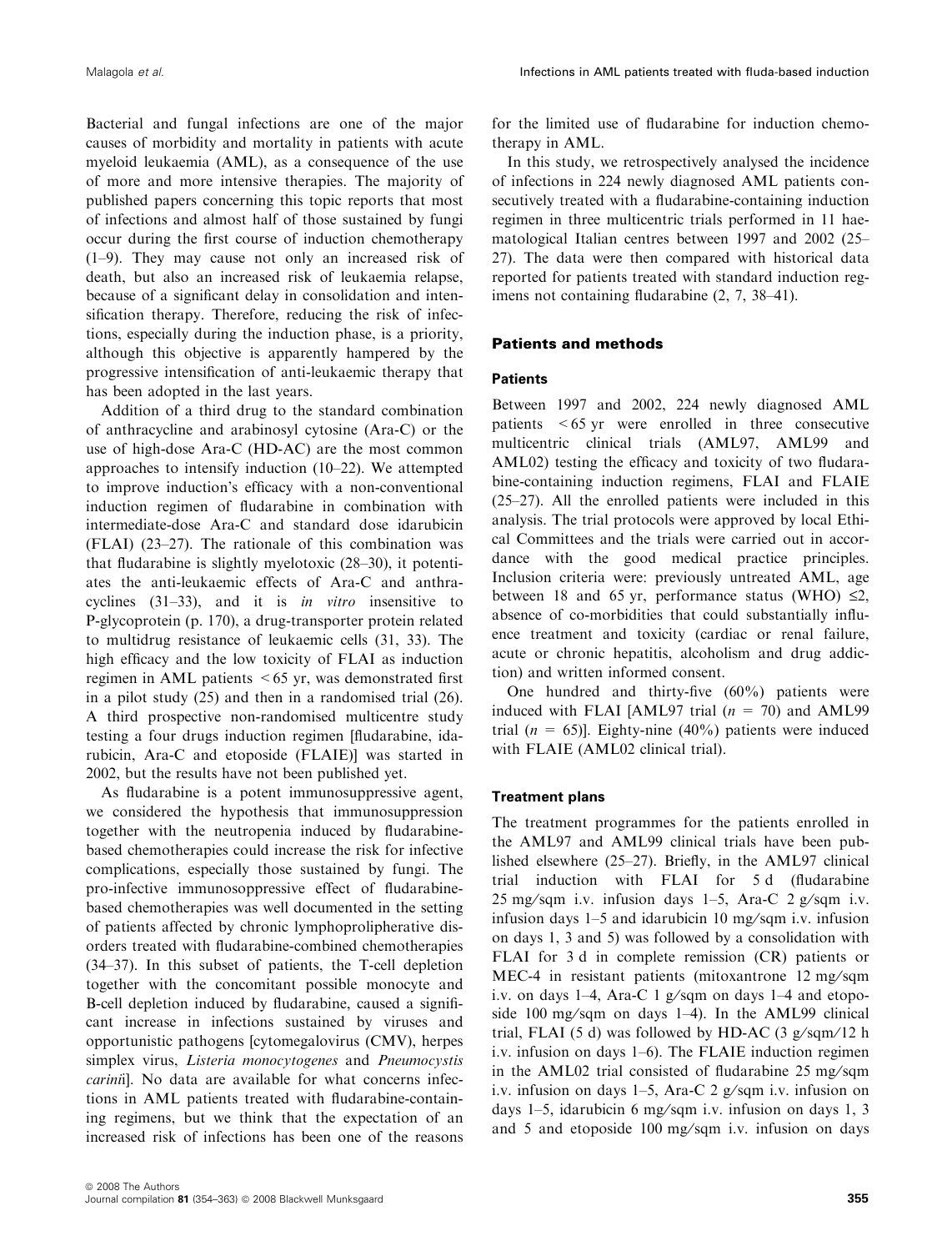1–5. After induction, all the patients underwent consolidation with HD-AC (2 g/sqm i.v. infusion on days  $1-5$ ) and idarubicin  $(12 \text{ mg/sgm i.v.}$  infusion on days 1, 3 and 5).

All the patients shared the same strategy for intensification, that was allogenic (allo) or autologous (auto) stem cell transplantation, according to the disease risk at diagnosis, the age and the availability of HLA-compatible sibling or unrelated donor (25–27).

The response evaluation, in terms of CR, non-responders (NRs) and death during induction (DDI) was performed according to the previously published criteria (25–27). Induction death was defined as any death before day  $+28$  from chemotherapy start, with hypocellular marrow (25–27).

# Anti-infective policy

All the patients enrolled in the three consecutive trials followed the same policy of prophylaxis and therapy for febrile neutropenia and infections.

Anti-microbial prophylaxis with fluoroquinolone antibiotics (e.g. levofloxacin 500 mg/d) and antifungal drugs (e.g. oral itraconazole 200 mg ⁄ b.i.d.) was given during neutropenia until recovery to  $>1 \times 10^9$  neutrophils/L. Acyclovir prophylaxis was not routinely administered in this series of patients. Granulocyte colony stimulating factor (G-CSF) was administered only in patients with severe active infections. It was not administered during neutropenia in order to accelerate haematological recovery. Surveillance cultures for bacterial and fungal growth from blood and urine samples and mucosal swabs were performed at the time of hospitalisation and in case of fever (temperature  $>38^{\circ}$ C); standard chest radiographs were obtained at hospital admission and once to twice weekly. CMV reactivation was not routinely tested. In case of clinical suspect of infections, CMV antigenemia was tested.

The diagnostic work-up in case of fever was homogeneous for all the patients included in this analysis. In case of fever (temperature  $> 38^{\circ}$ C), after collection of blood cultures from central venous catheter and peripheral vein and collection of nasal, pharyngeal, anal and genital swabs, treatment with broad-spectrum antibiotics (i.e. ceftazidime or piperacillin + tazobactam with or without aminoglycoside) was promptly started. Glycopeptides were added in case of clinically infected catheter entry sites. This empirical therapy was continued until evidence of microbiological isolation, when target therapy was started. In case of resistant fever, defined as the persistence of fever during neutropenia for more than 5 d of broad-spectrum antibiotic treatment in absence of any microbiological evidence, anti-fungal empirical therapy was started. It consisted of amphotericin-B deoxycholate, liposomal amphotericin-B, voriconazole or caspofungin, according to the single centre policy.

Bacterial infections were defined as any confirmed Gram-positive or Gram-negative isolation in the patient's blood or any biological material, including tissue biopsies. Based on clinical, radiological and microbiological data, a diagnosis of possible, probable or proven invasive fungal infections (IFI) was performed, according to the recently published criteria (42, 43). Possible IFIs were diagnosed by the presence of one host factor and one clinical criterion from abnormal site consistent with infection; probable IFIs were diagnosed by the presence of at least one host factor, one microbiological criterion and one clinical criterion. Proven IFIs were diagnosed by histopathological or cytopathological examination showing hyphae or yeast cells from needle aspiration or biopsy specimen with evidence of associated tissue damage; or by positive culture result obtained by sterile procedure from respiratory secretions, sinuses, soft tissue or other organs, excluding urine and mucous membranes for moulds and also sinuses for yeasts. For a better diagnosis of IFI, starting from 2000, a pulmonary high resolution computed tomograpy was performed in case of fever of undetermined origin (FUO) and in the presence of any sign or symptom of pulmonary infection (44, 45). Starting from 2002, basing on the availability of this test in the different institutions, peripheral blood samples for the evaluation of Aspergillus galactomannan EIA were collected at the onset of fever and every 48 h until fever resolution (45). If a radiological sign of infection was observed, bronchoscopy with bronchoalveolar lavage and eventually biopsy was strongly suggested.

# **Results**

#### Haematological response and toxicity of FLAI/FLAIE

One hundred and fifty-seven out of the 224 AML patients (70%) enrolled in the AML97, AML99 and AML02 clinical trials obtained a CR after a single fludarabine-based induction course; 57 (26%) did not fulfil the criteria for CR and were considered NRs; 10 patients (4%) died during induction (eight infections and two haemorrhages). CR, NRs and DDI rates were comparable in the three protocols (Table 1).

Time to PMN  $> 1 \times 10^9$ /L for patients treated with FLAI in the AML97 and AML99 clinical trials and with FLAIE in the AML02 clinical trial was 24, 25 and 28 d, respectively ( $P = NS$ ). Similarly, time to PLTs > 100  $\times$  $10^9$ /L ranged between 23 and 28 d. The only difference of borderline significance was observed between AML97 vs. AML02 ( $P = 0.05$ ) (Table 1).

Grades 3–4 WHO extra-haematological toxicities, including gastro-intestinal (mucositis, diarrhoea, vomiting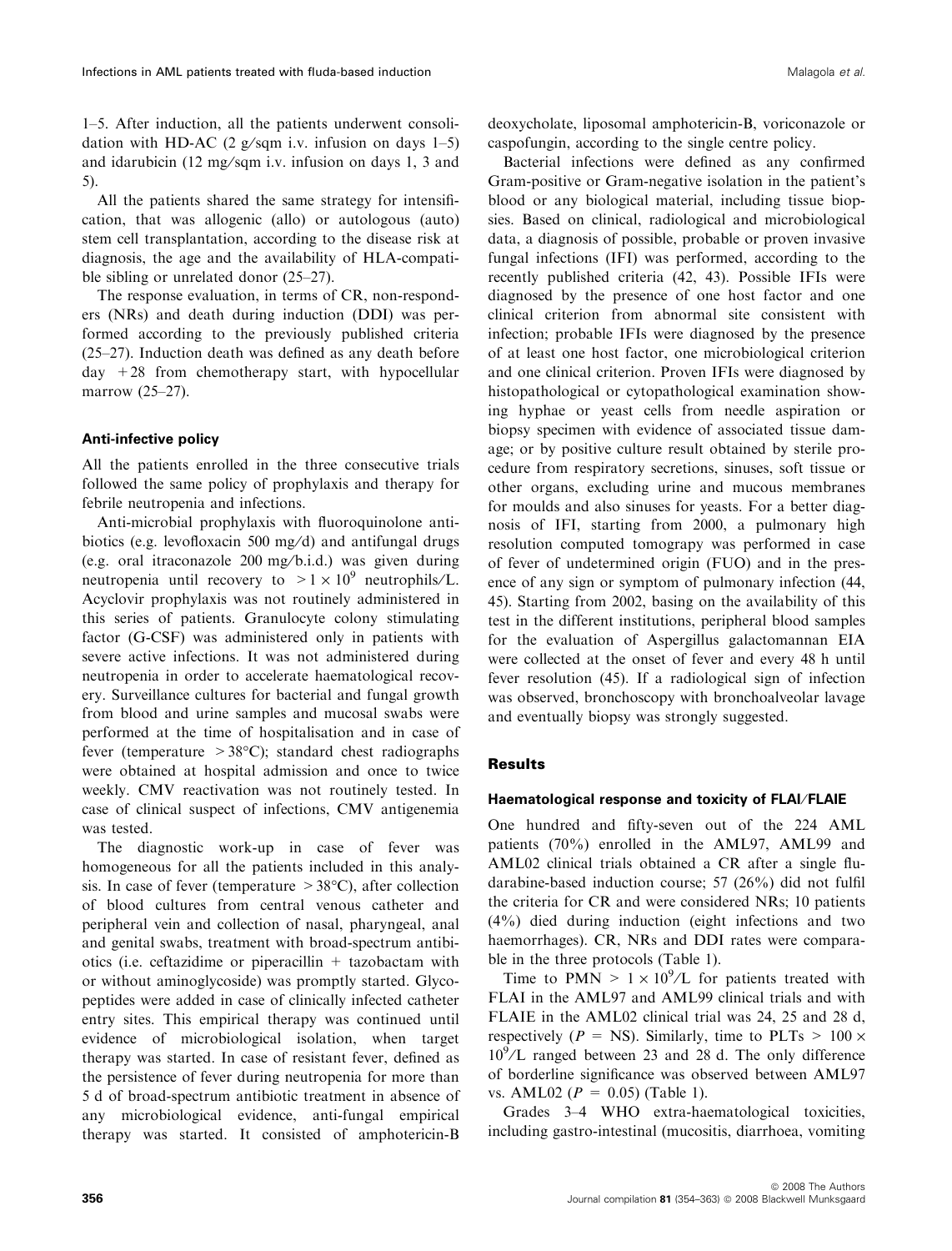|                                                                                                       | AML97 (70 pts) | AML99 (65 pts) | AML02 (89 pts) | $P$ -value <sup>2</sup> | Total (224 pts) |
|-------------------------------------------------------------------------------------------------------|----------------|----------------|----------------|-------------------------|-----------------|
| Clinical characteristics                                                                              |                |                |                |                         |                 |
| M/F                                                                                                   | 36/34          | 37/28          | 45/44          | <b>NS</b>               | 118/106         |
| Median age (range)                                                                                    | 48 (19-64)     | 47 (19-60)     | 45 (18-63)     | <b>NS</b>               | 46 (18-64)      |
| Response to induction (%)                                                                             |                |                |                |                         |                 |
| <b>CR</b>                                                                                             | 47/70 (67)     | 47/65 (72)     | 63/89 (71)     | <b>NS</b>               | 157/224 (70)    |
| <b>NR</b>                                                                                             | 20/70 (29)     | 16/65 (25)     | 21/89(24)      | <b>NS</b>               | 57/224 (26)     |
| <b>DDI</b>                                                                                            | 3/70(4)        | $2/65$ (3)     | 5/89(5)        | <b>NS</b>               | 10/224(4)       |
| No of pts who proceeded to first consolidation                                                        | 67/70 (96)     | 63/65(97)      | 84/89 (94)     | <b>NS</b>               | 214/224 (95)    |
| Haematological toxicity after induction                                                               |                |                |                |                         |                 |
| $PMN > 1 \times 10^9/L$                                                                               | 24 (19-45)     | 25 (20-46)     | 28 (19-60)     | NS <sup>3</sup>         | 26 (19-60)      |
| Median days (range)                                                                                   |                |                |                |                         |                 |
| PLTs $> 100 \times 10^9$ /L                                                                           | 23 (19-40)     | 25 (19 - 33)   | 28 (20-72)     | NS <sup>4</sup>         | 28 (19-72)      |
| Median days (range)                                                                                   |                |                |                |                         |                 |
| Extra-haematological toxicity after induction <sup>1</sup><br>Grades III-IV WHO toxicities (Episodes) | 6              | 5              | 10             | <b>NS</b>               | 21              |
| Rate of infectious deaths (induction)                                                                 |                |                |                |                         | 14/101 (14%)    |

Table 1 Clinical characteristics, haematological response and toxicity in 224 newly diagnosed AML patients (pts) consecutively treated with a Fluda-based induction regimen (FLAI/FLAIE)

CR, complete remission; NR, non-responder; DDI, death during induction.

<sup>1</sup>Mucositis, diarrhoea, vomiting, nausea, hyperbilirubinemia, acute renal failure and skin rash.

<sup>2</sup>Chi-squared test.

 $3$ AML97 vs. AML02:  $P = 0.06$ .

 $4$ AML97 vs. AML02:  $P = 0.05 -$ AML99 vs. AML02:  $P = 0.12$ .

and nausea), hepatic (hyperbilirubinemia) and renal (acute renal failure) toxicities and skin rash, were few and comparable in the patients enrolled in the AML97, AML99 and AML02 clinical trials  $(6, 5 \text{ and } 10 \text{ episodes},$  respectively;  $P = NS$ ) (Table 1).

#### Infections during the Fluda-based induction

The incidence of FUO, bacterial and fungal infections during induction with FLAI⁄FLAIE is reported in Table 2. One hundred and forty-six out of 224 patients  $(65\%)$  developed FUO, 30 (13%) and 47 patients (21%) experienced a Gram-negative or Gram-positive bacteremias respectively. The incidence of Gram-negative bacteremias in CR and resistant patients was 16% and 7% respectively, and the most frequent pathogens were Enterobacteriaceae (67%), Pseudomonas aeruginosa (27%). The incidence of Gram-negative bacteremias with pneumonia was 13% (all observed in patients who entered CR after induction). One out of 30 Gram-negative bacteremias (3%) was associated with soft tissue localisation (in one resistant patients). The incidence of Gram-positive bacteremias in CR and resistant patients was 22% and 21% respectively, and the most frequent pathogens were coagulase-negative staphylococci (59%), Staphylococcus aureus (13%), Streptococcus pneumoniae  $(11\%)$  and Enterococcus  $(11\%)$ . The incidence of Grampositive bacteremias with pneumonia was 6% (all observed in CR patients). Two out of 47 Gram-positive bacteremias (4%) was associated with soft tissue localisation (in two resistant patients). The fatality rate for Gram-negative and positive bacteremias was 10% and 8% respectively. No infections caused by viruses or opportunistic pathogens were observed. Concerning IFIs, 14 out of 224 (6%) patients showed a possible IFI, whereas 10 (4%) cases were identified as probable/proven IFIs, with an overall fatality rate for probable/proven IFIs of 60%. The incidence of possible IFIs in CR and resistant patients was 7% and 5% respectively. The incidence of probable ⁄ proven IFIs in CR and resistant patients was 3% and 9% respectively. In particular, proven IFIs were caused by Aspergillus sp. (four episodes with pulmonary localisation), A. fumigatus (one episode with pulmonary localisation), A. flavus (one episode with pulmonary localisation), Candida glabrata (one episode with positive haemoculture both from central venous catheter and peripheral blood) and C. krusei (one episode of candidal sepsis). Three of these patients entered CR, four were resistant and one died during induction. The IFI resolved in all the three patients who entered CR after induction [two pulmonary aspergillosis (Aspergillus sp. and A. flavus) and one candidal sepsis (C. krusei)]. In contrast, the IFIs did not resolve in all the four resistant patients [four pulmonary aspergillosis (one A. fumigatus and three Aspergillus sp.)]. A C. glabrata sepsis was responsible for DDI in one patient.

As reported in Table 2, the incidence of fever and infections in the three consecutive clinical trials was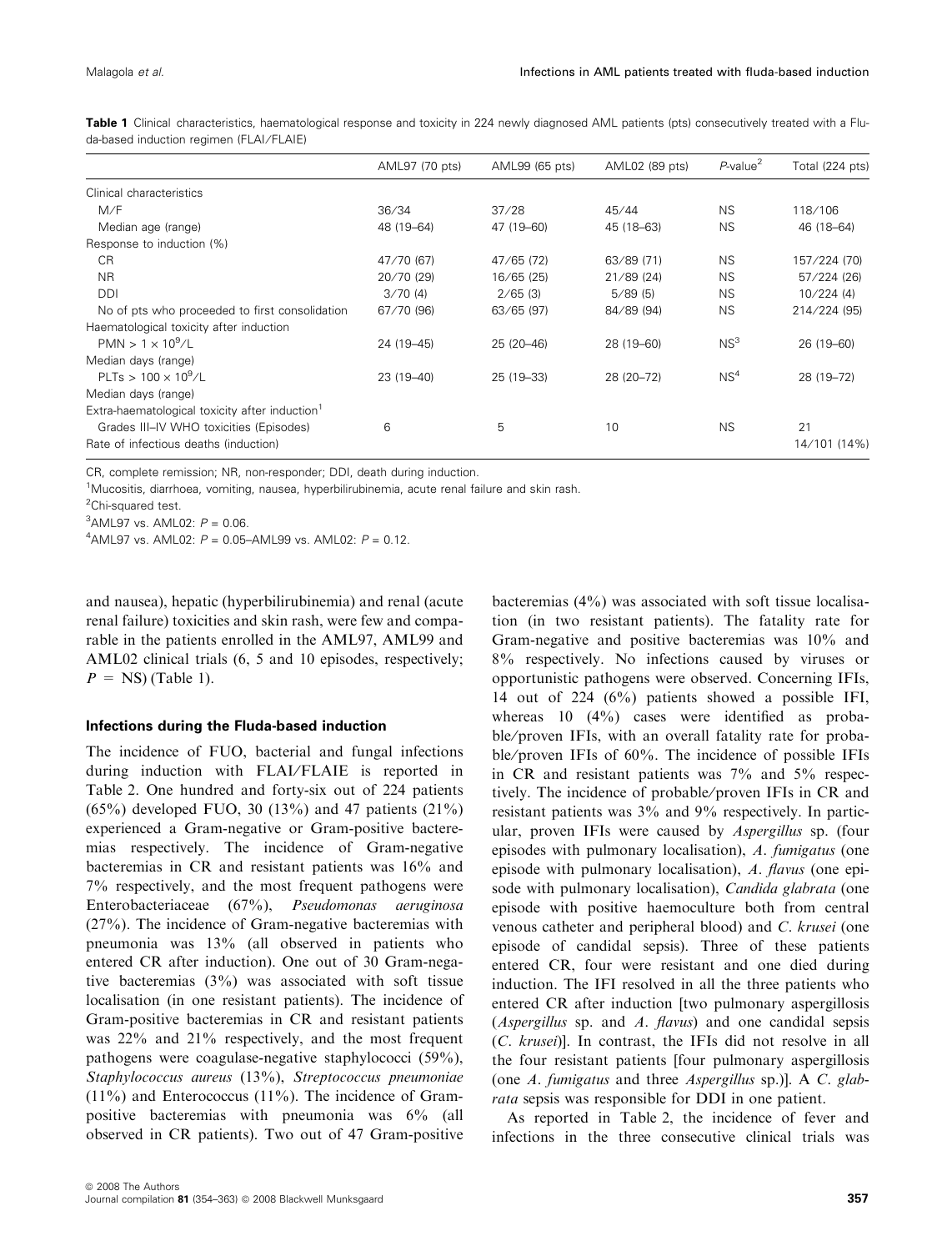| Table 2 Incidence of FUO, bacterial and fungal infections in 224 newly diagnosed AML patients (pts) consecutively treated with a fludarabine- |  |  |  |  |  |
|-----------------------------------------------------------------------------------------------------------------------------------------------|--|--|--|--|--|
| based induction regimen (FLAI/FLAIE)                                                                                                          |  |  |  |  |  |

|                                      | AML97 (70 pts) | AML99 (65 pts) | AML02 (89 pts) | $P$ -value <sup>1</sup> | Total (224 pts) | Fatality rate |
|--------------------------------------|----------------|----------------|----------------|-------------------------|-----------------|---------------|
| FUO (%)                              | 36/70 (51)     | 39/65(60)      | 71/89 (80)     | 0.0006                  | 146/224 (65)    |               |
| Gram-negative bacteremias (%)        | 12/70 (17)     | 9/65(14)       | 9/89(10)       | NS.                     | 30/224 (13)     | 3/30(10)      |
| Enterobacteriaceae (%)               |                |                | 6              |                         | 20/30 (67)      |               |
| Pseudomonas aeruginosa (%)           | 3              |                | 3              |                         | 8/30(27)        |               |
| Others (%)                           |                | 0              | $\Omega$       |                         | 2/30(6)         |               |
| With pneumonias (%)                  | 2/12(17)       | 1/9(11)        | 1/9(11)        |                         | 4/30(13)        |               |
| With soft tissue localisations (%)   | 1/12(8)        | 0/9(0)         | 0/9(0)         |                         | 1/30(3)         |               |
| Gram-positive bacteremias (%)        | 13/70 (19)     | 10/65(15)      | 24/89 (27)     | <b>NS</b>               | 47/224 (21)     | 4/47(8)       |
| Coagulase-negative staphylococci (%) |                | 6              | 15             |                         | 28/47 (59)      |               |
| Staphylococcus aureus (%)            |                |                | 2              |                         | 6/47(13)        |               |
| Streptococcus pneumoniae (%)         |                |                | 2              |                         | 5/47(11)        |               |
| Enterococcus (%)                     |                | З              | 2              |                         | 5/47(11)        |               |
| Others (%)                           |                | 0              | 3              |                         | 3/47(6)         |               |
| With pneumonias (%)                  | 1/13(8)        | 1/10(10)       | 1/24(4)        |                         | 3/47(6)         |               |
| With soft tissue localisations (%)   | 1/13(8)        | 0/10(0)        | 1/24(4)        |                         | 2/47(4)         |               |
| Possible IFIs (%)                    | 1/70(1)        | 5/65(8)        | 8/89(9)        | <b>NS</b>               | 14/224(6)       | 1/14(7)       |
| Probable/proven IFIs (%)             | 2/70(3)        | 3/65(5)        | 5/89(6)        | <b>NS</b>               | 10/224(4)       | 6/10(60)      |
| Proven IFI (%)                       |                |                |                |                         |                 |               |
| Aspergillus sp.                      | U              | 2              | $\overline{2}$ | <b>NS</b>               | 4/10(40)        |               |
| Aspergillus fumigatus                |                |                | 0              |                         | 1/10(10)        |               |
| Aspergillus flavus                   |                |                | 0              |                         | 1/10(10)        |               |
| Candida glabrata                     |                |                |                |                         | 1/10(10)        |               |
| Candida krusei                       | 0              |                | 0              |                         | 1/10(10)        | 14/101 (14)   |

AML, acute myeloid leukaemia; FUO, fever of undetermined origin; IFI, invasive fungal infection; NS, non-significant.

<sup>1</sup>Chi-squared test.

comparable, except for FUO ( $P = 0.0006$ ), that was significantly higher in the AML02 clinical trial than in the other trials. Similar results were obtained when comparing the incidence of FUO for patients enrolled in AML97 and AML99 vs. AML02 clinical trial (data not shown).

#### Infections during the first consolidation

Two hundred and fourteen out of 224 (95%) patients consecutively treated with a fludarabine-based induction regimen proceeded to first consolidation, after a median time from induction start of 35 d (range 28–52). Consolidation consisted of FLAI-3 or MEC-4 for 47 and 20 patients, respectively (AML97); HD-AC for 63 patients (AML99); and Ida-HD-AC for 84 patients (AML02). The incidence of FUO, Gram-negative and positive bacteremias was  $35\%$  (75/214 patients),  $20\%$  (43/214 patients) and  $19\%$  (40/214 patients) respectively. For what concerns Gram-negative bacteremias, the most frequent pathogens were Enterobacteriaceae (63%), P. aeruginosa (28%) and their association with pneumonia was observed in the 9% of cases. Three out of 43 Gram-negative bacteremias (7%) were associated with soft tissue localisation. For what concerns Gram-positive bacteremias, the most frequent pathogens were with pneumonia was observed in the 5% of cases. One out of 40 Gram-positive bacteremias was associated with soft tissue localisation (3%). The fatality rate for Gramnegative and positive bacteremias was 14% and 5% respectively. With respect to induction, a statistically significant difference was observed only for the incidence of FUO (65% vs. 35%,  $P < 0.0001$ ; Table 3). Similarly to what observed during induction, no infections sustained by viruses or opportunistic pathogens were observed. Six out of 214 patients (3%) experienced a possible IFI during first consolidation. The incidence of probable ⁄ proven IFIs was 2% (five of 214 patients) and the fatality rate for probable/proven IFIs was 80%. Five episodes of proven IFI were recorded, which were A. fumigatus (three episodes with pulmonary localisation), Fusarium spp. (one episode with blood isolation) and C. albicans (one episode with blood isolation and concomitant hepato-splenic localisation). These latter patients were not the same patients who developed a proven IFI during induction. IFI resolved in one out of the three patients who were in CR at the time of consolidation (sepsis with hepato-splenic localisation sustained by C. albicans), but it did not resolve in the other two [two pulmonary aspergillosis (A. fumigatus)]. The two resistant patients died of

coagulase-negative staphylococci (75%), Enterococcus (12%) and S. pneumoniae (7%) and their association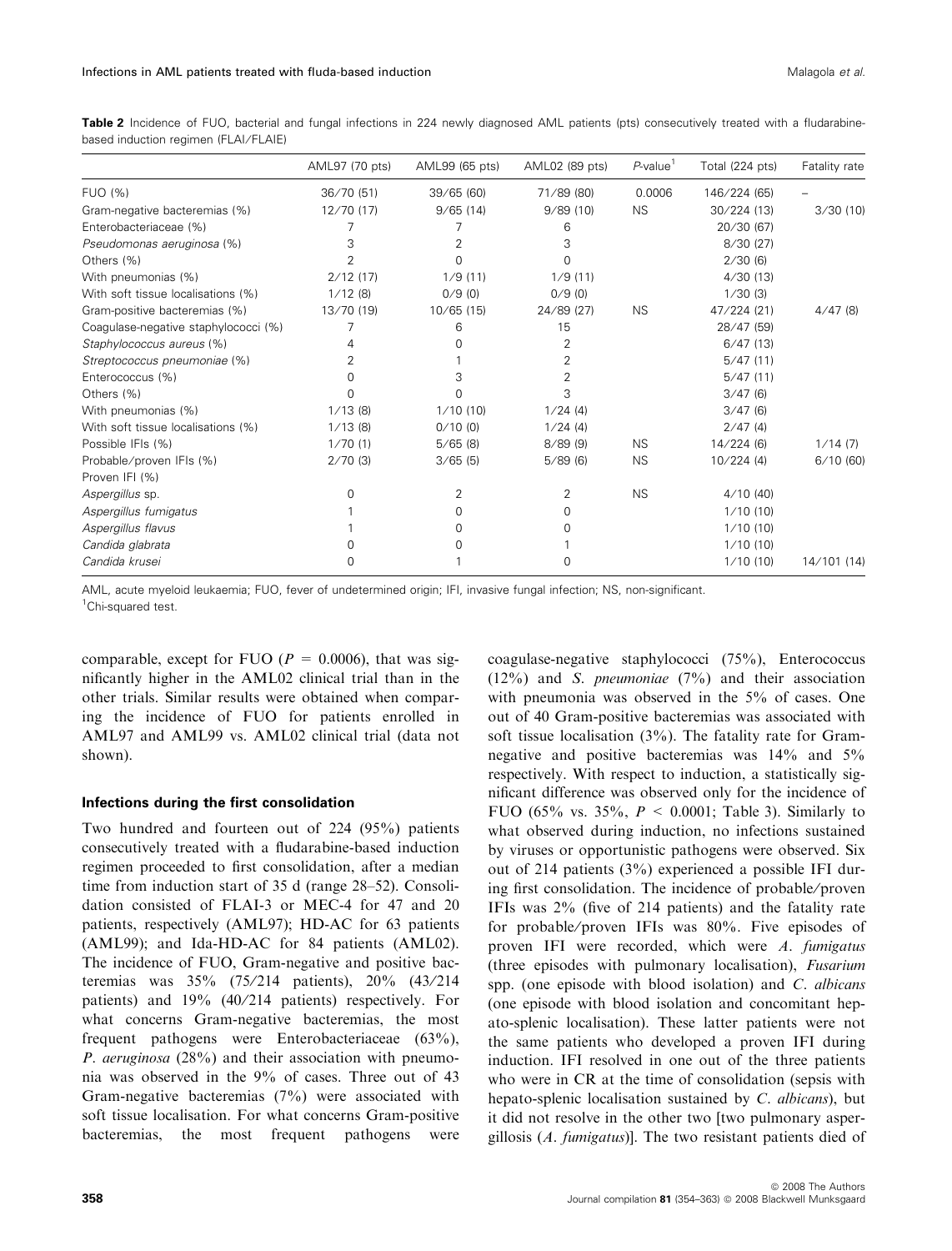|  |                                      |  |  |  |  |  | Table 3 Comparison of incidence of FUO and infections in 224 newly diagnosed AML patients (pts) after fludarabine-based induction (FLAI/- |  |
|--|--------------------------------------|--|--|--|--|--|-------------------------------------------------------------------------------------------------------------------------------------------|--|
|  | FLAIE) and after first consolidation |  |  |  |  |  |                                                                                                                                           |  |

|                                      | Induction (224 pts) | First consolidation (214 pts) | $P$ -value <sup>1</sup> | Fatality rate for infections<br>Induction | Consolidation |
|--------------------------------------|---------------------|-------------------------------|-------------------------|-------------------------------------------|---------------|
| FUO (%)                              | 146/224 (65)        | 75/214 (35)                   | < 0.0001                |                                           |               |
| Gram-negative bacteremias (%)        | 30/224 (13)         | 43/214 (20)                   | <b>NS</b>               | 3/30(10)                                  | 6/43(14)      |
| Enterobacteriaceae (%)               | 20/30 (67)          | 27/43(63)                     |                         |                                           |               |
| Pseudomonas aeruginosa (%)           | 8/30(27)            | 12/43 (28)                    |                         |                                           |               |
| Others (%)                           | 2/30(6)             | 4/43(9)                       |                         |                                           |               |
| With pneumonias (%)                  | 4/30(13)            | 4/43(9)                       |                         |                                           |               |
| With soft tissue localisations (%)   | 1/30(3)             | 3/43(7)                       |                         |                                           |               |
| Gram-positive bacteremias (%)        | 47/224 (21)         | 40/214 (19)                   | <b>NS</b>               | 4/47(8)                                   | 2/40(5)       |
| Coagulase-negative staphylococci (%) | 28/47 (59)          | 30/40(75)                     |                         |                                           |               |
| Staphylococcus aureus (%)            | 6/47(13)            | 0/40(0)                       |                         |                                           |               |
| Streptococcus pneumoniae (%)         | 5/47(11)            | 3/40(7)                       |                         |                                           |               |
| Enterococcus (%)                     | 5/47(11)            | 5/40(12)                      |                         |                                           |               |
| Others (%)                           | 3/47(6)             | 2/40(5)                       |                         |                                           |               |
| With pneumonias (%)                  | 3/47(6)             | 2/40(5)                       |                         |                                           |               |
| With soft tissue localisations (%)   | 2/47(4)             | 1/40(3)                       |                         |                                           |               |
| Possibile IFIs (%)                   | 14/224(6)           | $6/214$ (3)                   | <b>NS</b>               | 1/14(7)                                   | $0/6$ (0)     |
| Probable/proven IFIs (%)             | 10/224(4)           | $5/214$ (2)                   | <b>NS</b>               | 6/10(60)                                  | 4/5(80)       |
| Proven IFI                           |                     |                               |                         |                                           |               |
| Aspergillus sp. (%)                  | 4/10(40)            | 0/5(0)                        |                         |                                           |               |
| Aspergillus fumigatus (%)            | 1/10(10)            | 3/5(60)                       |                         |                                           |               |
| Aspergillus flavus (%)               | 1/10(10)            | 0/5(0)                        |                         |                                           |               |
| Candida glabrata (%)                 | 1/10(10)            | 0/5(0)                        |                         |                                           |               |
| Candida krusei (%)                   | 1/10(10)            | 0/5(0)                        |                         |                                           |               |
| $C.$ albicans $(\%)$                 |                     | 1/5(20)                       |                         |                                           |               |
| Fusarium spp                         |                     | 1/5(20)                       |                         |                                           |               |

AML, acute myeloid leukaemia; FUO, fever of undetermined origin; IFI, invasive fungal infection; NS, non-significant. <sup>1</sup>Chi-squared test.

progressive disease and active infection [one pulmonary aspergillosis (A. fumigatus) and one sepsis sustained by Fusarium spp.].

When considering separately the four patient groups that received consolidation therapy, the only significant statistical difference was the incidence of FUO when FLAI was used as consolidation with respect to ACbased chemotherapy (21% vs. 39%;  $P = 0.02$ , data not shown). Interestingly, the overall incidence of IFIs in patients treated with FLAI in the consolidation phase was lower than the one observed in patients treated with AC-based consolidation regimens (0% vs. 7%;  $P = NS$ ; data not shown).

# **Discussion**

The aim of this study was to retrospectively evaluate the effect of fludarabine on the incidence of infective complications when administered in combination with Ara-C and one anthracycline as induction treatment for newly diagnosed AML patients. We analysed the incidence of infections in 224 AML patients consecutively treated from 1997 to 2002 in 11 Italian haematological centres with a fludarabine-based induction chemotherapy

(FLAI⁄FLAIE). As reported in Table 2, the overall incidence of microbiologically documented infections was 38% and the only statistically significant difference was the lower incidence of FUO in patients enrolled in AML97 and AML99 vs. AML02 clinical trials  $(P = 0.0006)$ . This latter aspect is probably related to the observed higher haematological and non-haematological toxicity for patients treated with FLAIE, that is a four drugs induction regimen. Interestingly, no infections caused by viruses or opportunistic pathogens were observed.

Comparing these data with the published ones, we focused on some historical studies which explored the infective toxicity of standard induction regimens for AML patients, with or without the addition of G-CSF (38–41). In these studies, the incidence of microbiologically documented infections after induction varied between 36% and more than 70% for AML patients treated without G-CSF. The median age of our patients was 46 yr, the median time to PMN (neutrophils) recovery ranged between 24 (patients treated with FLAI) and 28 d (patients treated with FLAIE) and all the patients received antimicrobial prophylaxis with oral quinolone and itraconazole. According to these data, our reported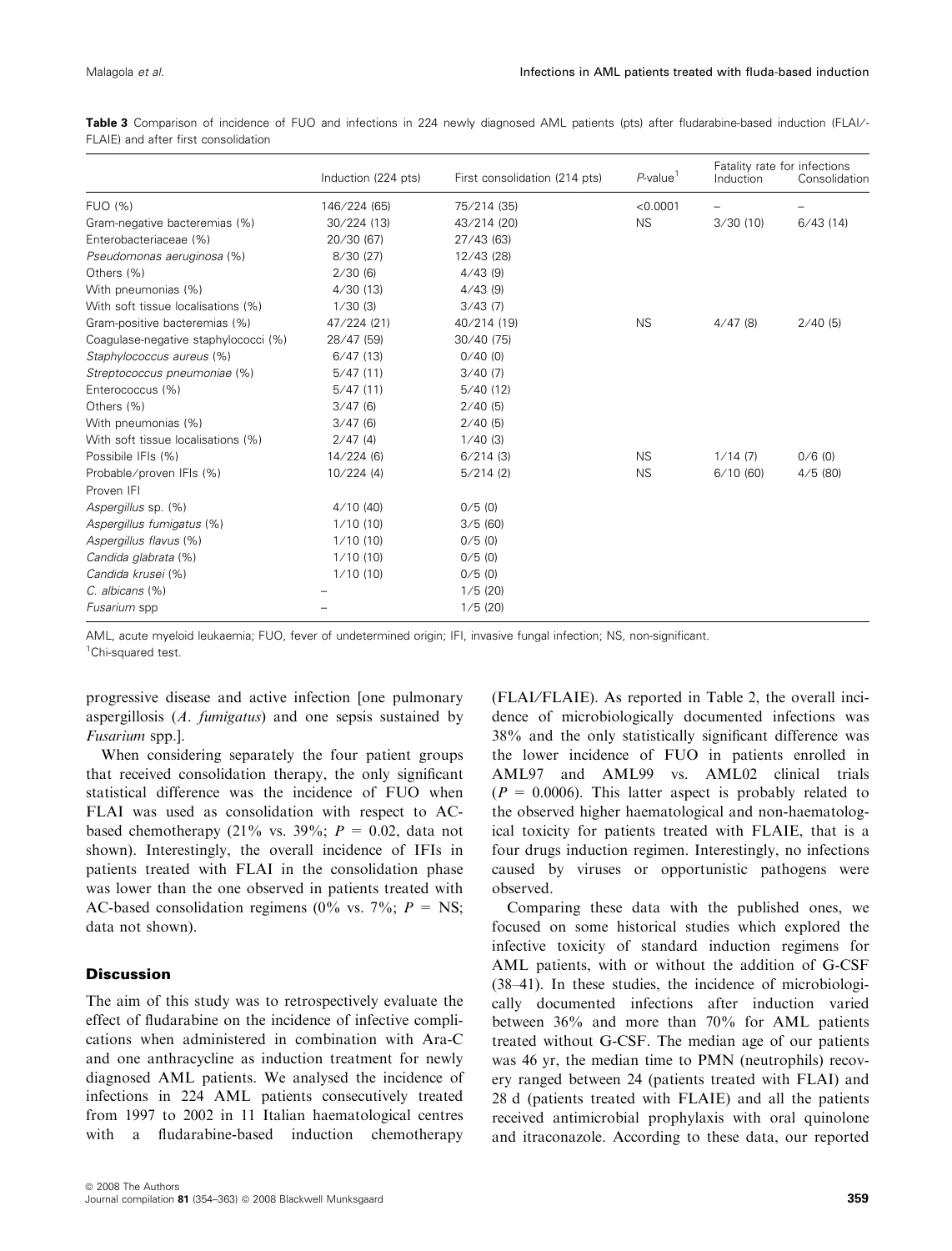incidence of microbiologically documented infections is comparable with the 36% reported by Heil et al. (Table 4), even though the median age of Heil's series is 8-yr older than our.

Concerning fungal infections, we observed an incidence of probable/proven IFIs after induction and consolidation of 7% (15 episodes in 224 patients). One of the largest studies on fungal infections in haematological malignancies recently published by Pagano et al. (7) reports a 12% of incidence of IFIs in AML patients over a similar period of time (Table 4). While we focused on induction and first consolidation, Pagano et al. analysed the incidence of IFIs during the whole treatment programme of AML. This could explain the different incidence of IFIs in the two studies. However, taken together, these data suggest that fludarabine in combination with intermediate dose of Ara-C and standard dose of anthracycline, with or without etoposide, does not increase the risk of fungal infections. Among the probable factors that may be responsible for these favourable data, the very low haematological and extra-haematological toxicities (especially for what concerns mucositis) observed with FLAI⁄FLAIE play the major role. This latter aspect may be related to the use of intermediate dose of Ara-C over 2-h infusion, instead of higher doses or continuous infusion. The higher haematological toxicity of FLAIE (AML02) compared with FLAI (AML97 and AML99) appeared to increase the incidence of FUO but did not influence the incidence of microbiologically documented infections.

Table 4 Incidence of infections in AML patients

To investigate if the immunosuppressive effect of fludarabine may become evident later, we also evaluated the incidence of infections during consolidation regimens. With respect to induction, a statistically significant difference was observed only for FUO ( $P = 0.0001$ ; Table 2). On the other hand, a trend towards a higher incidence of Gram-negative bacteremias after consolidation was observed. This may be partially related to the impact of the consolidation employed in patients enrolled in AML02 (idarubicin and HD-AC), that may have increased the incidence of mucositis, in some cases. Moreover, the low incidence of IFIs observed in the 47 patients treated with FLAI as consolidation may be partially related to the shorter duration of neutropenia when FLAI was used [median time to ANC  $> 0.5 \times 10^9$ /L for FLAI: 12 d (range 10–20) vs. 22 d (range 15–36) for non-fludarabine-based regimens].

Some limitations of this study should be mentioned. The data are retrospectively collected and the analysed patients were treated over a relatively long period of time. This latter aspect is of interest, because prophylaxis, diagnosis and treatment of infections, particularly of IFIs, have significantly changed during the last 10 yr (6–8). In particular, many new technologies [galactomannan and beta-glucan antigens as well as high-resolution computed tomography (44, 45)] have become available for the diagnosis of IFIs, in order to better characterise the group of possible and probable infections. Unfortunately, some of these biological and radiological data are lacking for some of our patients and the application of

| References | No of pts      | Age                     | <b>Induction</b>               | Microbiological documented<br>infections | Fungal infections        |
|------------|----------------|-------------------------|--------------------------------|------------------------------------------|--------------------------|
| (41)       | 26 AML         | Median: 45 yr (26-59)   | $DNR + Ara-C$                  | $73%$ <sup>1</sup>                       |                          |
| (39)       | 262 AML        | Median: 54 yr (16-88)   | $DNR + Ara-C + VP-16$          | $36\%$ <sup>1</sup>                      | $\overline{\phantom{0}}$ |
| (40)       | <b>126 AML</b> | Mean: 66.5 yr (55-75)   | $Ida + Ara-C$                  | $72\%$ <sup>1</sup>                      | $11\%^2$                 |
|            |                |                         |                                | Septicemia: 28%                          |                          |
|            |                |                         |                                | Pulmonary infections: 28%                |                          |
|            |                |                         |                                | Other documented                         |                          |
|            |                |                         |                                | infections: 33%                          |                          |
| (38)       | 105 AML        | Median: 67 yr (56-84)   | $DNR + Ara-C$                  | 78% <sup>1</sup>                         | $15\%$ <sup>3</sup>      |
| (2)        | 673 $IA4$      | Median: 40.3 yr (<1-89) | $\overline{\phantom{0}}$       |                                          | $8\%^{4}$                |
| (7)        | 3012 AML       | $>16$ yr                | DNR/Ida/Mito + Ara-C +/- VP-16 |                                          | 12% <sup>5</sup>         |
| Our series | <b>224 AML</b> | Median: 46 yr (18-64)   | <b>FLAI/FLAIE</b>              | $38\%$ <sup>1</sup>                      | $7\%$ <sup>5</sup>       |
|            |                |                         |                                | Bacteremias: 34%                         |                          |
|            |                |                         |                                | Bacteremias with pneumonia: 9%           |                          |
|            |                |                         |                                | Bacteremias with soft                    |                          |
|            |                |                         |                                | tissue localisations: 4%                 |                          |

AML, acute myeloid leukaemia; DNR, daunorubicin; Ara-C, cytarabine; VP-16, etoposide; Ida, idarubicin; Mito, mitoxantrone; IFI, invasive fungal infections; IA, invasive aspergillosis.

<sup>1</sup> Data refer to induction.

<sup>2</sup>The reference reports on serious fungal infections.

<sup>3</sup>The reference reports on IFI.

<sup>4</sup>The reference reports on the epidemiology of IA in France between 1994 and 1999 in AML.

5 Data on probable ⁄ proven IFIs refer to induction and consolidation.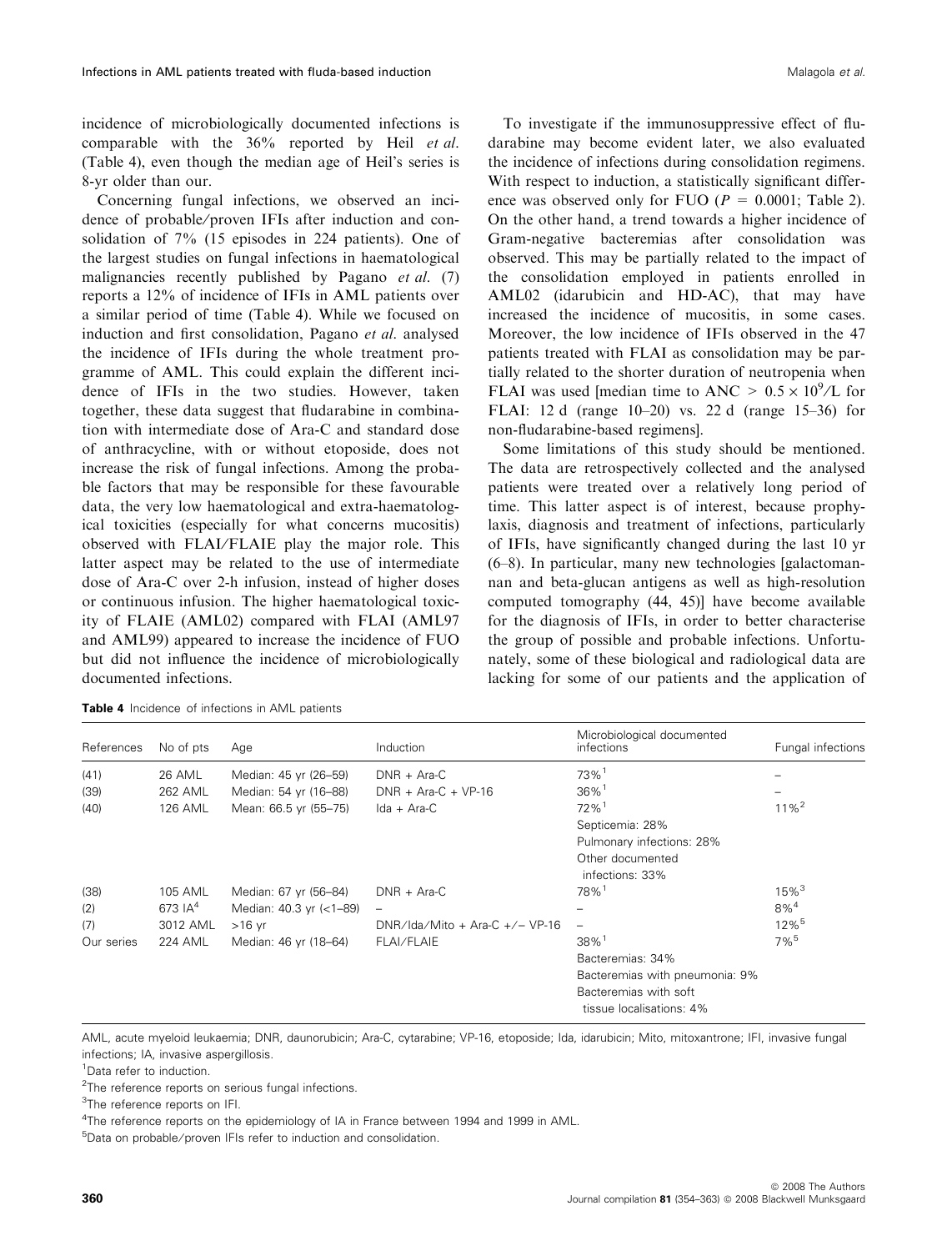the most recent diagnostic criteria for IFIs (42, 43) may be considered hazardous for our series. Nevertheless, the reported incidence of FUO and infections after a Fludabased induction has been confirmed in three consecutive multicentric trials and this may contribute to abolish the bias of a single-centre effect. Notably, this is particularly true for the incidence of probable/proven IFIs after induction and consolidation therapy  $(7%)$ , which favourably compares with the one reported by Cornet et al.  $(8\%)$  (2) and by Pagano *et al.*  $(12\%)$  (7) (Table 4).

We can finally conclude that fludarabine-based induction chemotherapy is not associated with an increased incidence of infections, in particular IFIs, compared to conventional regimens commonly used for AML induction.

# Acknowledgements

This work was supported in part by FIRB (protocol number: RBAU01RLNB005 – 2004; D. Russo), progetto 60% 2005 (D. Russo) and COFIN 60% 2006. Special thank to Mrs P. Tonel for English revision.

#### **References**

- 1. Chamilos G, Luna M, Lewis RE, Bodey G, Chemaly R, Tarrand J, Safdar A, Raad A, Kotoyiannis D. Invasive fungal infections in patients with hematologic malignancies in a tertiary care cancer center: an autopsy study over a 15-year period (1989–2003). Haematologica 2006;91:986– 9.
- 2. Cornet M, Fleury L, Maslo C, Bernard JF, Brucker G. Epidemiology of invasive aspergillosis in France: a six-year multicentric survey in the Greater Paris area. Invasive Aspergillosis Surveillance Network of the Assistance Publique-Hopitaux de Paris. J Hosp Infect 2002;51:288–96.
- 3. Denning DW. Invasive aspergillosis. Clin Infect Dis 1998;26:781–803.
- 4. Mattiuzzi GN, Estey E, Raad I, et al. Liposomal amphotericin B versus the combination of fluconazole and itraconazole as prophylaxis for invasive fungal infections during induction chemotherapy for patients with acute myelogenous leukemia and myelodysplastic syndrome. Cancer 2003;97:450–6.
- 5. Muhlemann K, Wenger C, Zenhausern R, Tauber MG. Risk factors for invasive aspergillosis in neutropenic patients with hematologic malignancies. Leukemia 2005;19:545–50.
- 6. Pagano L, Girmenia C, Mele L, et al. Infections caused by filamentous fungi in patients with hematologic malignancies. A report of 391 cases by GIMEMA Infection Program. Haematologica 2001;86:862–70.
- 7. Pagano L, Caira M, Candoni A, et al. The epidemiology of fungal infections in patients with hematologic malig-

nancies: the SEIFEM – 2004 study. Haematologica 2006;91:1068–75.

- 8. Pagano L, Caira M, Picardi M, Candoni A, Melillo L, Fianchi L, Offidani M, Nosari A. Invasive aspergillosis in patients with acute leukemia: update on morbidity and mortality – SEIFEM-C Report. Clin Infect Dis 2007;44:1524–5.
- 9. Prentice HG, Kibbler CC, Prentice AG. Towards a targeted, risk-based, antifungal strategy in neutropenic patients. Br J Haematol 2000;110:273–84.
- 10. Berman E, Arlin ZA, Gaynor J, Miller W, Gee T, Kempin SJ, Mertelsmann R, Andreeff M, Reich L, Nahmias N. Comparative trial of cytarabine and thioguanine in combination with amsacrine or daunorubicin in patients with untreated acute non lymphocytic leukemia: results of the L-16M protocol. Leukemia 1989;3:115–21.
- 11. Berman E, Heller G, Santorsa J, McKenzie S, Gee T, Kempin S, Gulati S, Andreeff M, Kolitz J, Gabrilove J. Results of a randomized trial comparing idarubicin and cytosine arabinoside with daunorubicin and cytosine arabinoside in adult patients with newly diagnosed acute myelogenous leukemia. Blood 1991;77:1666–74.
- 12. Bishop JF, Matthews JP, Young GA, et al. A randomized study of high-dose cytarabine in induction in acute myeloid leukemia. Blood 1996;87:1710–7.
- 13. Buchner T, Hiddemann W, Wormann B, et al. Double induction strategy for acute myeloid leukemia: the effect of high-dose cytarabine with mitoxantrone instead of standard-dose cytarabine with daunorubicin and 6-thioguanin: a randomized trial by the German AML Cooperative Group. Blood 1999;93:4116–24.
- 14. Hann IM, Stevens RF, Goldstone AH, Rees JK, Wheatley K, Gray RG, Burnett AK. Randomized comparison of DAT vs ADE as induction chemotherapy in children and younger adults with acute myeloid leukemia. Results of the Medical Research Council's 10th AML trials (MRC AML 10). Blood 1997;89:2311–8.
- 15. Kell WJ, Burnett AK, Chopra R, Yin JA, Clark RE, Rohatiner A, Culligan D, Hunter A, Prentice AG, Milligan DW. A feasibility study of simultaneous administration of gemtuzumab ozogamicin with intensive chemotherapy in induction and consolidation in younger patients with acute myeloid leukemia. Blood 2003;102:4277–83.
- 16. Löwenberg B, Suciu S, Archimbaud E, et al. Mitoxantrone versus daunorubicin in induction-consolidation chemotherapy – the value of low-dose cytarabine for maintenance of remission, and an assessment of prognostic factors in acute myeloid leukemia in the elderly:final report. European Organization for the Research and Treatment of Cancer and the Dutch-Belgian Hemato-Oncology Cooperative Hovon Group. J Clin Oncol 1998;16:872-81.
- 17. Rees JK, Gray G, Wheatley K. Dose intensification in acute myeloid leukemia: great effectiveness at lower costs. Principal report of MRC AML 9 study. Br J Haematol 1996;94:89–98.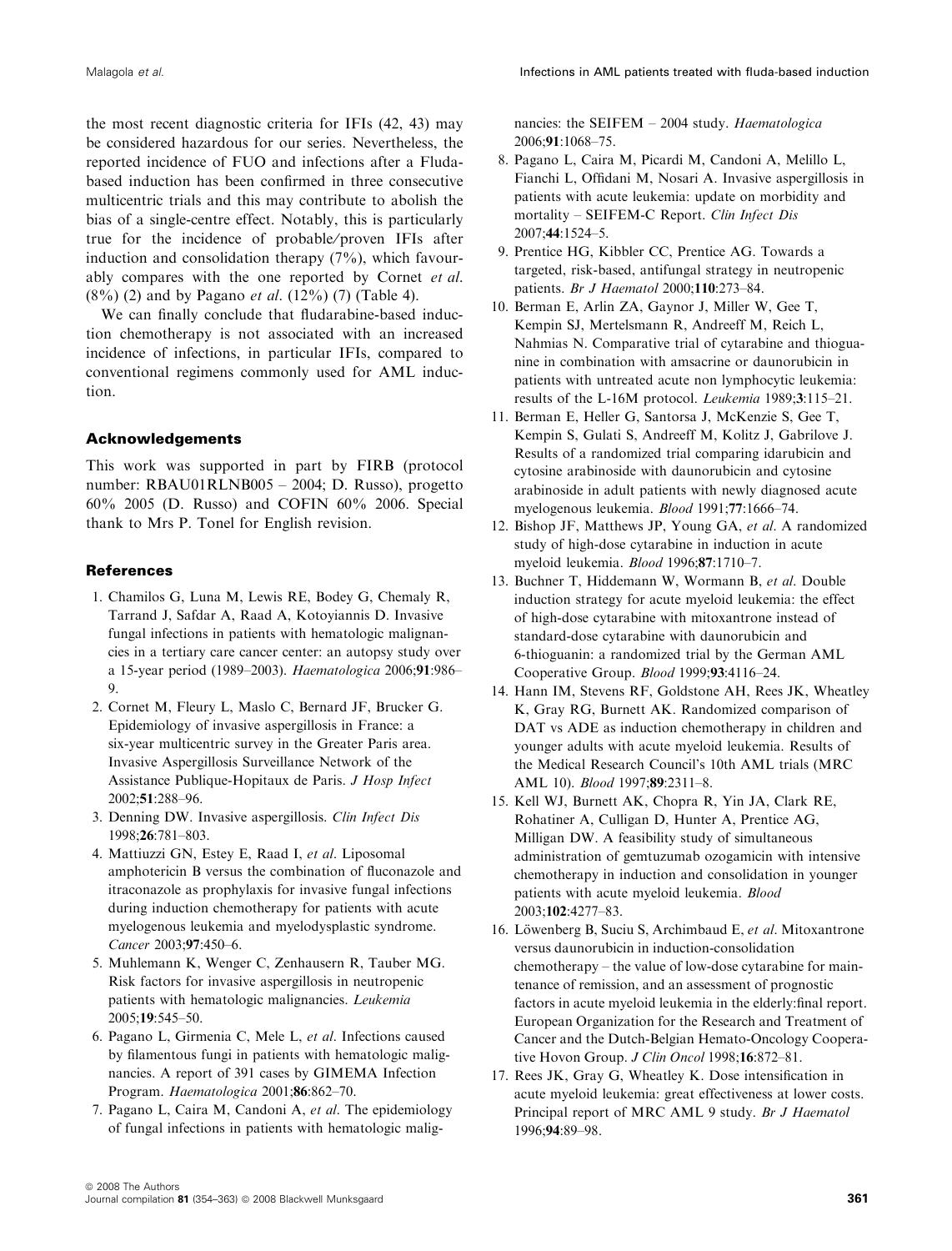- 18. Tsimberidou A, Estey E, Cortes J, et al. Gemtuzumab, fludarabine, cytarabine, and cyclosporine in patients with newly diagnosed acute myelogenous leukemia or high-risk myelodysplastic syndromes. Cancer 2003;97:1481–7.
- 19. Vogler WR, Velez-Garcia E, Weiner RS, Flaum MA, Bartolucci AA, Omura GA, Gerber MC, Banks PL. A phase III trial comparing idarubicin and daunorubicin in combination with cytarabine in acute myelogenous leukemia: a Southeastern Cancer Study Group. J Clin Oncol 1992;10:1103–11.
- 20. Wiernik PH, Banks PL, Case DC Jr, Arlin ZA, Periman PO, Todd MB, Ritch PS, Enck RE, Weitberg AB. Cytarabine plus idarubicin or daunorubicin as induction and consolidation therapy for previously untreated adult patients with acute myeloid leukemia. Blood 1992;79:313– 9.
- 21. Weick JK, Kopecky KJ, Appelbaum FR, et al. A randomized investigation of high-dose versus standard-dose cytosine arabinoside with daunorubicin in patients with previously untreated acute myeloid leukemia: a Southwest Oncology Group Study. Blood 1996;88:2841–51.
- 22. Yates J, Glidewell O, Wiernik P, et al. Cytosine arabinoside with daunorubicin or adriamycin for therapy of acute myelocytic leukemia: a CALGB study. Blood 1982;60:454– 62.
- 23. Malagola M, Damiani D, Martinelli G, et al. Case–control study of multidrug resistance phenotype and response to induction treatment including or not fludarabine in newly diagnosed acute myeloid leukemia patients. Br J Haematol 2007;136:87–95.
- 24. Paolini S, Piccaluga PP, Rondoni M, et al. Four-drugs induction intensified regimens (idarubicin, cytarabine and etoposide plus fludarabine or mylotarg – FLAIE and MyAIE) for acute myeloid leukemia. Results of a pilot study. Haematologica 2007; 92:72.
- 25. Russo D, Pricolo G, Michieli M, et al. Fludarabine, arabinosyl cytosine and idarubicin (FLAI) for remission induction in poor-risk acute myeloid leukemia. Leuk Lymphoma 2001;40:335–43.
- 26. Russo D, Malagola M, de Vivo A, et al. Multicentre phase III trial on fludarabine, cytarabine (Ara-C), and idarubicin versus idarubicin, Ara-C and etoposide for induction treatment of younger, newly diagnosed acute myeloid leukemia patients. Br J Haematol 2005;131:172–9.
- 27. Russo D, Damiani D, Malagola M, et al. Fludarabine based regimen (FLAI) is an effective treatment for induction of multidrug resistant Pgp-positive acute myeloid leukemia patients. Blood 2005;106:1857a.
- 28. Eichorst BF, Busch R, Hopfinger G, et al. Fludarabine plus cyclophosphamide versus fludarabine alone in firstline therapy of younger patients with chronic lymphocytic leukemia. Blood 2006;107:885–91.
- 29. Estey EH, Thall PF, Cortes JE, Giles FJ, O'Brien S, Pierce SA, Wang X, Kantarjian HM, Beran M. Comparison of idarubicin  $+$  ara-C-, fludarabine  $+$  ara-C-, and topotecan + ara-C-based regimens in treatment of newly

diagnosed acute myeloid leukemia, refractory anemia with excess blasts in transformation, or refractory anemia with excess blasts. Blood 2001;98:3575–83.

- 30. Keating MJ, Kantarjian H, O'Brien S, Koller C, Talpaz M, Schachner J, Childs CC, Freireich EJ, McCredie KB. Fludarabine: a new agent with marked cytoreductive activity in untreated chronic lymphocytic leukemia. J Clin Oncol 1991;9:44–9.
- 31. Michieli M, Damiani D, Ermacora A, et al. P-glycoprotein (PGP) and lung resistance-related protein (LRP) expression and function in leukemic blast cells. Br J Haematol 1997;96:356–65.
- 32. Pallis M, Russell N. Strategies for overcoming p-glycoprotein-mediated drug resistance in acute myeloblastic leukemia. Leukemia 2004;18:1927–30.
- 33. Plunkett W, Gandhi V, Huang P, Robertson LE, Yang LY, Gregoire V, Estey E, Keating MJ. Fludarabine: pharmacokinetics, mechanisms of action, and rationales for combination therapies. Semin Oncol 1993;20:2–12.
- 34. Anaissie E, Kotoyiannis D, O'Brien S, Kantarjian H, Robertson L, Lerner S, Keating M. Infections in patients with chronic lymphocytic leukemia treated with fludarabine. Ann Intern Med 1998;129:559–66.
- 35. Fenchel K, Bergmann L, Wijermans P, Engert A, Pralle H, Mitrou PS, Diehl V, Hoelzer D. Clinical experience with fludarabine and its immunosuppressive effects in pretreated chronic lymphocytic leukemias and low-grade lymphomas. Leuk Lymphoma 1995;18:485–92.
- 36. Morrison VA. The infectious complications of chronic lymphocytic leukemia. Semin Oncol 1998;25:98–106.
- 37. Sanders C, Perez EA, Lawrence HJ. Opportunistic infections in patients with chronic lymphocytic leukemia following treatment with fludarabine. Am J Hematol 1992;39:14–5.
- 38. Godwin JE, Kopecky JK, Head DR, Willman C, Leith C, Hynes H, Balcerzak S, Appelbaum F. A double-blind placebo-controlled trial of granulocyte colony-stimulating factor in elderly patients with previously untreated acute myeloid leukemia: a Southwest Oncology Group Study (9031). Blood 1998;91:3607–15.
- 39. Heil G, Hoelzer D, Sanz MA, et al. A randomized, double-blind, placebo-controlled, phase III study of filgrastim in remission induction and consolidation therapy for adults with de novo acute myeloid leukemia. Blood 1997;90:4710–8.
- 40. Witz F, Sadoun A, Perrin MC, et al. A placebo-controlled study of recombinant human granulocyte-macrophage colony-stimulating factor administered during and after induction treatment for de novo acute myelogenous leukemia in elderly patients. Blood 1998;91:2722–30.
- 41. Zittoun R, Suciu S, Mandelli F, et al. Granulocyte-macrophage colony-stimulating factor associated with induction treatment of acute myelogenous leukemia: a randomized trial by the European Organization for Research and Treatment of Cancer and Leukemia Cooperative Group. J Clin Oncol 1996;14:2150–9.